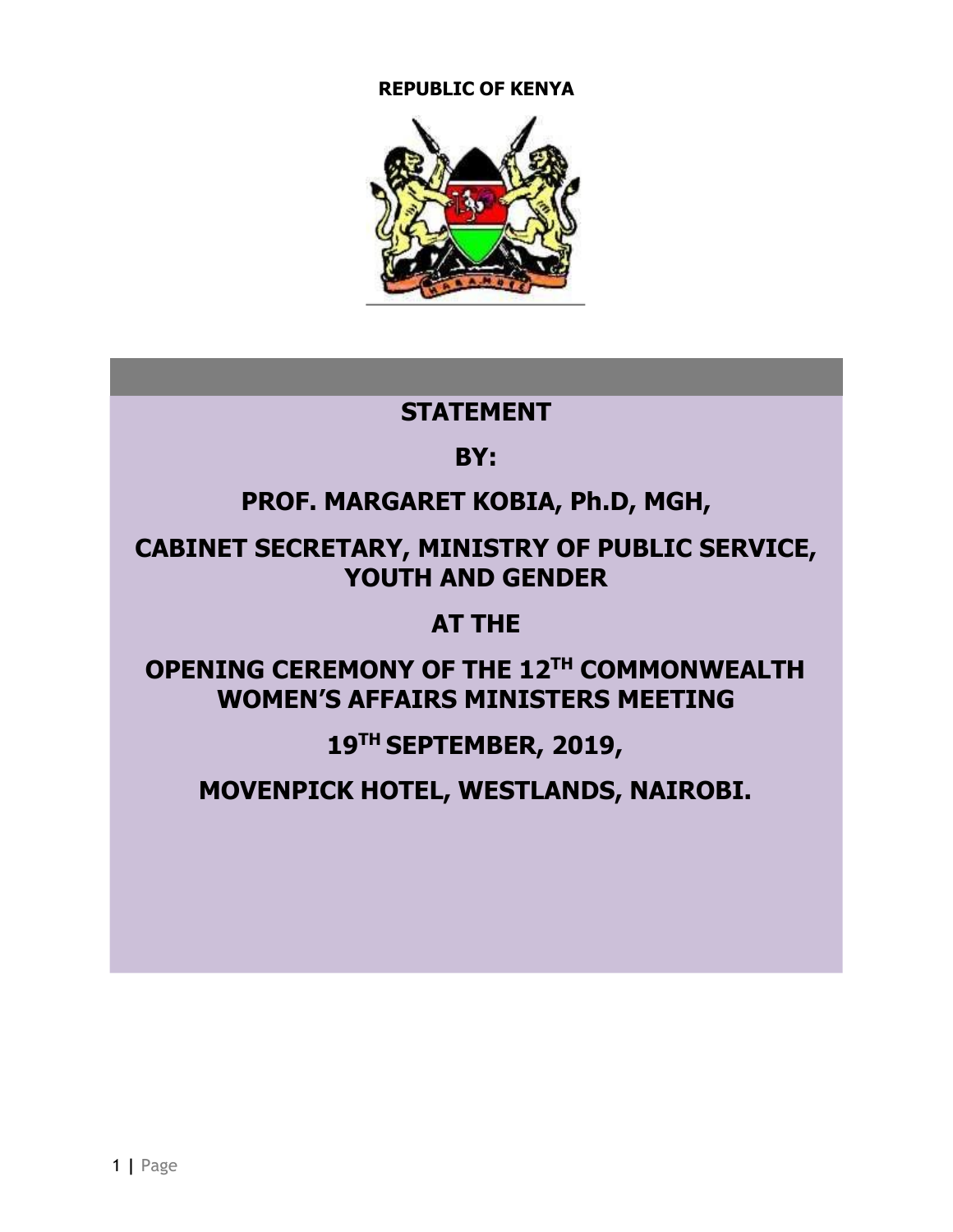**Our Chief Guest, Ambassador Amina Mohammed Cabinet Secretary, Ministry of Sports, Culture and Heritage- Kenya**

**Your Royal Highness, Countess of Wessex**

**Rt. Hon. Patricia Scotland, Secretary General, Commonwealth,**

**Under Secretary General of the United Nations and the Executive Director – UNFPA- Dr. Dr. Natalia Kanem**

**Distinguished Ministers in-charge of Gender & Women Affairs from the Commonwealth nations**

**My colleagues Cabinet Secretaries from Kenya**

**Excellences and High Commissioners Present**

**Development Partners**

**Government Officials**

**Civil Society Present**

#### **Ladies and Gentlemen,**

I wish to extend a warm welcome to you all gathered here today and appreciate you for honoring us with your presence. A special appreciation to the member of the Royal Family and the Secretary General of the Commonwealth Secretariat for deeming it fit to be part of the deliberations on matters touching on women's empowerment and attainment of gender equality.

I wish to take this opportunity to recognize Honorable Ministers from, Bangladesh, Gambia, Fiji, Lesotho, Jamaica, Namibia, Uganda, Rwanda, Seychelles, St.Kitts&Nevis, Tanzania and Zambia. Deputy Minister from Malawi and Heads of delegates from Bahamas, Botswana, Canada, South Africa, Pakistan, Sierra Leone and Trindad &Tobago.

Allow me to particularly thank our Government through the Leadership of the His Excellency the President of the Republic of Kenya, Hon. Uhuru Kenyatta for allocating the necessary resources for a successful 12WAMM. This is indeed a demonstration of commitment that matters of gender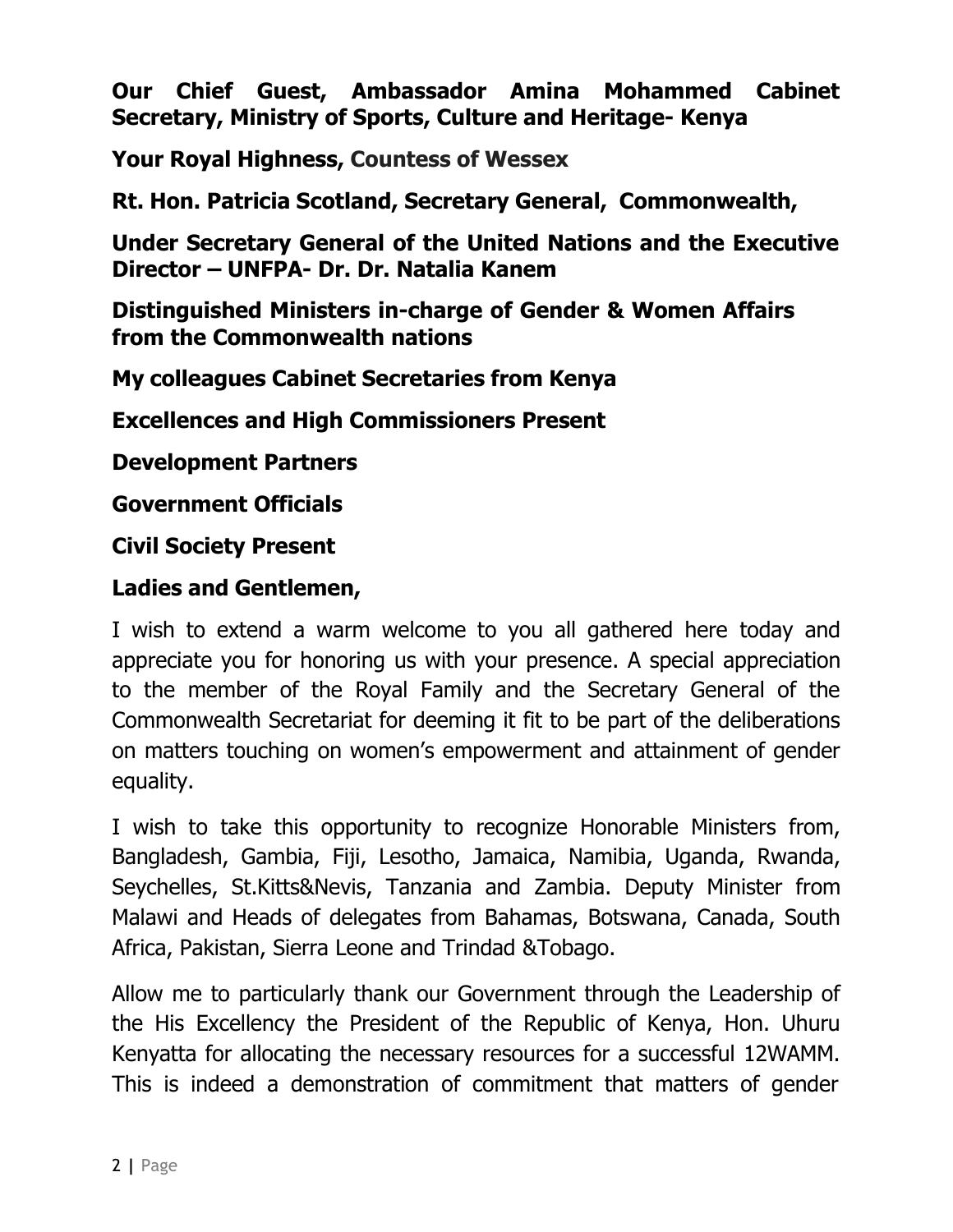equality and women's empowerment remain at the center of the national development agenda of Kenya.

### **Distinguished delegates from the Commonwealth family and our invited guests,**

Kenya is deeply honored to host the  $12<sup>th</sup>$  Commonwealth Women Affairs Ministers Meeting in keeping with our government's commitment at the 11WAMM held in Apia, Samoa in 2016.

As a country, we are privileged to host this Ministerial meeting once again given that 34 years ago, Commonwealth Gender Ministers converged in this very city in 1985 for the first WAMM, during the United Nations Third World Conference on Women. The opportunity conferred on us to host such important meetings has been invaluable to our country. It has served as a platform for sharing ideas and learning from other member states innovative strategies in promoting our common goal of achieving gender equality and empowerment of women and girls.

The  $12<sup>th</sup>$  WAMM is being held at a very important point in time in history:

**First:** the 25-year review on progress made towards implementation of the 1995 Beijing Declaration and Platform for Action in readiness for the anniversary. The 12 Critical areas of concern identified in 1995 remain relevant and resonate with the Commonwealth Gender priorities. As a country, we have undertaken a comprehensive national review on the Beijing Declaration and prepared a report that captures the status of Kenya in advancing gender equality and empowerment of women and girls.

**Second:** The 12WAMM takes place as Kenya hosts the 25th anniversary of the 1994 International Conference on Population and Development and programme for Action in November this year. This is an equally important meeting that will give us an opportunity to critically reflect on the Promise of Cairo. It is therefore gratifying that one of the key areas of our deliberations during the 12WAMM is **Sexual and Reproductive Health Rights – the Demographic Dividend.**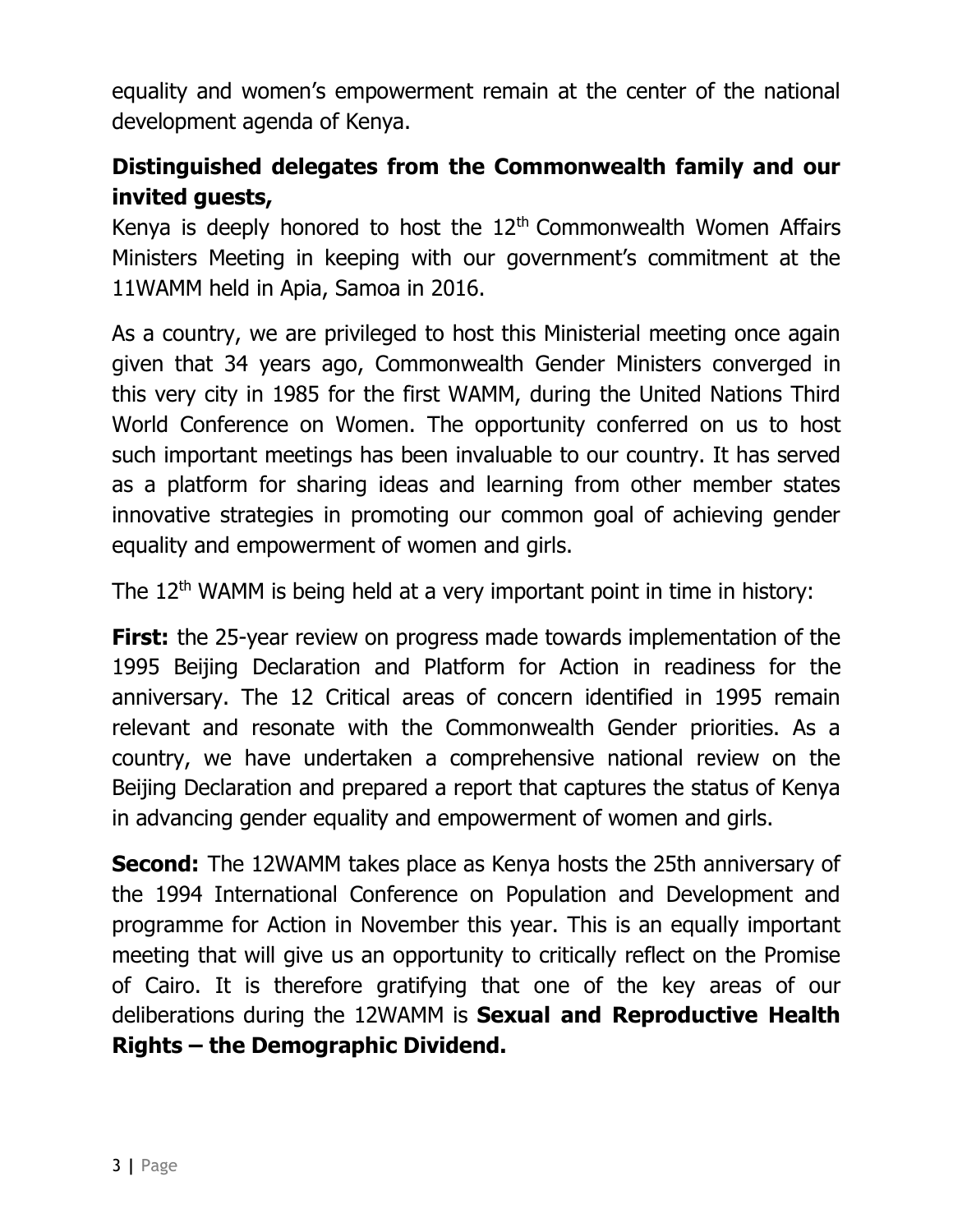Kenya subscribes to target 5.6 of Goal 5 of the 2030 Agenda that aims to "Ensure universal access to sexual and reproductive health and reproductive rights in accordance with the Programme of Action of the International Conference on Population and Development.

In doing so, we also recognize that harnessing the demographic dividend requires not only the availability of education and training but also opportunities for decent work for young people, the availability of family planning as well as policies and programmes for gender equality and the empowerment of women and girls.

**Third-** The 4 gender priorities of the Commonwealth: Women in leadership; Women's economic empowerment; Ending violence against women and girls; and gender and climate change are very relevant. These priorities are aligned to the 2030 Agenda and the Sustainable Development Goals, and global, regional and national commitments on gender equality and overall empowerment of women. We acknowledge and firmly believe that these global human rights frameworks serve as vital enablers for the realization of gender equality and the empowerment of women and girls.

The priorities are also consistent with Kenya's priorities on Gender Equality and Women's Empowerment as articulated in our supreme law, the Constitution of Kenya, our Vision 2030, the Government Big Four Agenda, Africa Agenda 2063 especially goal number 17 on Full gender equality on all spheres of life and aspiration 6 which seeks to have development which is people driven, unleashing the potential of its women and youth

Similarly, we are also driven by the outcome statement of the Commonwealth Women's Forum held in April 2018 that emphasized on the need for collective efforts to accelerate the advancement of gender equality for sustainable development, prosperity and peace for all women and girls in the Commonwealth.

Building on the outcomes of the 11WAMM and reflecting on what has transpired since the first WAMM in 1985, this forum provides a platform for the cross learning among Commonwealth countries by show casing best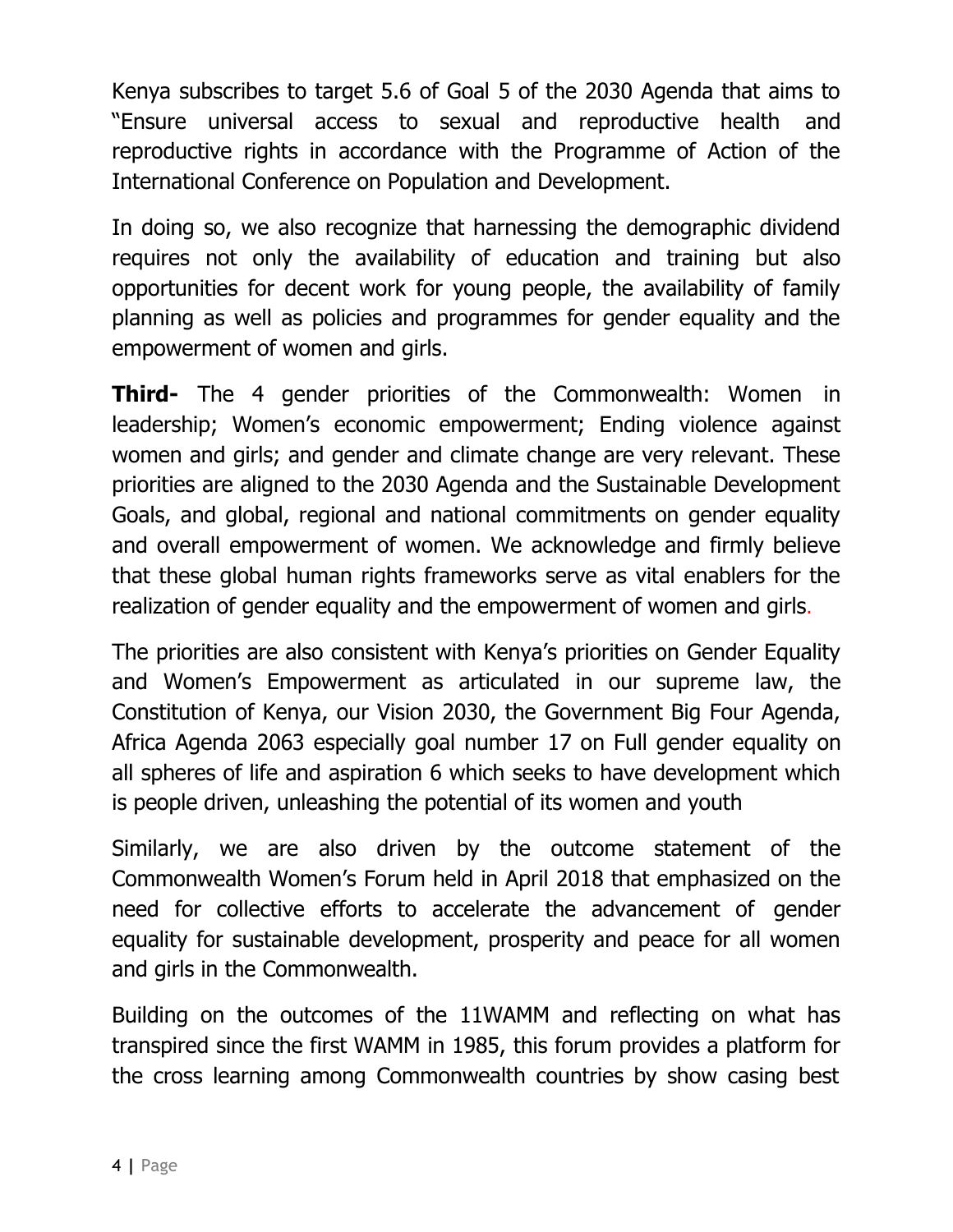practices and innovative programmes and approaches that are empowering women and accelerating achievement of gender equality.

### **Distinguished Delegates, Ladies and Gentlemen,**

We are still journeying towards gender equality with much to share along the gender priorities:

Backed by a progressive constitution, Kenya has developed critical policies and legislation to promote, enforce and monitor equality and nondiscrimination. We have also reviewed our National Policy on Gender and Development and the National Policy for the Eradication of Female Genital Mutilation both of which have been approved by Cabinet.

With regard to economic empowerment of women, we continue to make significance in improving the economic status of women. This has been through the Government catalytic funds such as the Women's Enterprise Fund, the Youth Enterprise Fund and the Uwezo (empowerment) Fund, National Government Affirmative Action Fund.

Women have been able to access funds for starting or growing their business ventures without burdensome conditions. Enactment of procurement laws which provide that 30 percent of Government tenders to be allocated to women, the youth and persons with disability has transformed the lives of these special groups.

We have also established various girls' empowerment initiatives such as provision of free sanitary towels programme that has greatly addressed absenteeism of girls from schools as well as transition to higher levels of education.

On women's leadership, we continue to make progress but are yet to fully realize the provision of our constitution. I believe it is a problem we share with other countries, which of ensuring equal representation of women and men especially in political leadership. It is a situation that can largely be attributed to gendered norms that have spurred discrimination against women in political and public life leading to their underrepresentation.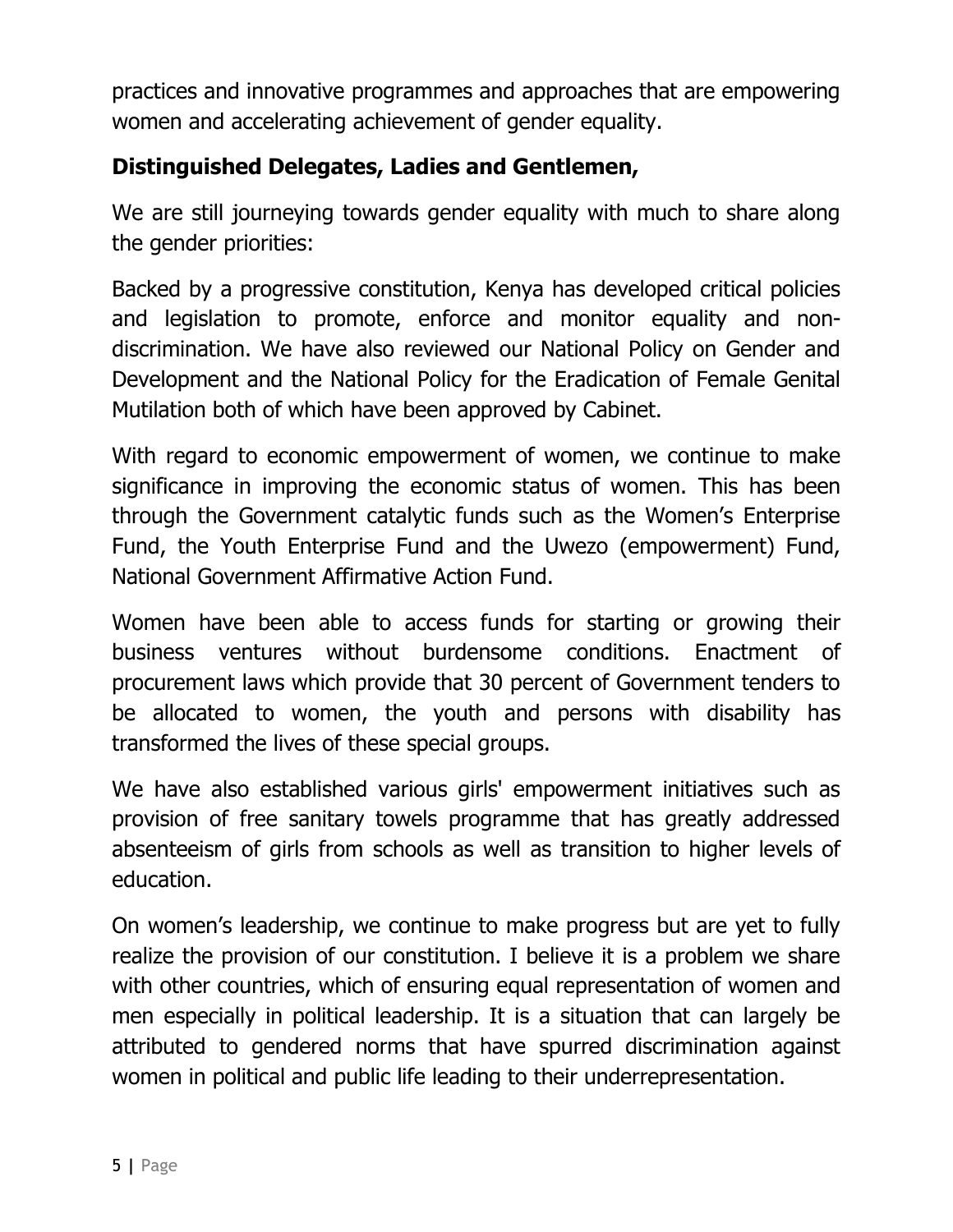In its efforts to end violence against women the Government has developed robust, policies and laws that seek to prevent and respond to gender-based violence (GBV), The Protection Against Domestic Violence Act, 2015, Sexual Offences (Medical Treatment) Regulations (2012); and the Sexual Offences Rules of Court (2014). Together with our strategic non state actors, we are implementing a joint programme on preventing and responding to gender-based violence and working with the Judicary on strengthening access to justice. Also established is a special unit at the Office of the Director of Public Prosecutions to handle FGM and other gender-based violence-related cases.

We have created a national information system to capture sexual and gender-based violence (SGBV) data in a number of sectors such as: health, National Police Service, Office of Director of Public Prosecution and the Judiciary.

**Lastly, on gender and climate change,** we have in place the Climate Change Act, 2016 that provides for the formulation of a national gender and intergenerational responsive public education and awareness strategy on climate change to ensure women participation. We are also implementing the National Adaptation Plan of 2016 and promoting women's inventions that seek to save energy and adapt to the disastrous effects of climate change among other measures.

### **Ladies and Gentlemen,**

What I have shared with you are some of the initiatives we are undertaking as a commitment to our gender obligations. We look forward to the discussions ahead of us and outcomes that will enhance our efforts to accelerate women's empowerment and gender equality in the political, social and economic spheres.

As a country we remain committed to the full realization of the Commonwealth gender priorities, Sustainable development goals in particular Goal 5, the Beijing Platform for Action and the outcome documents of their review conferences.